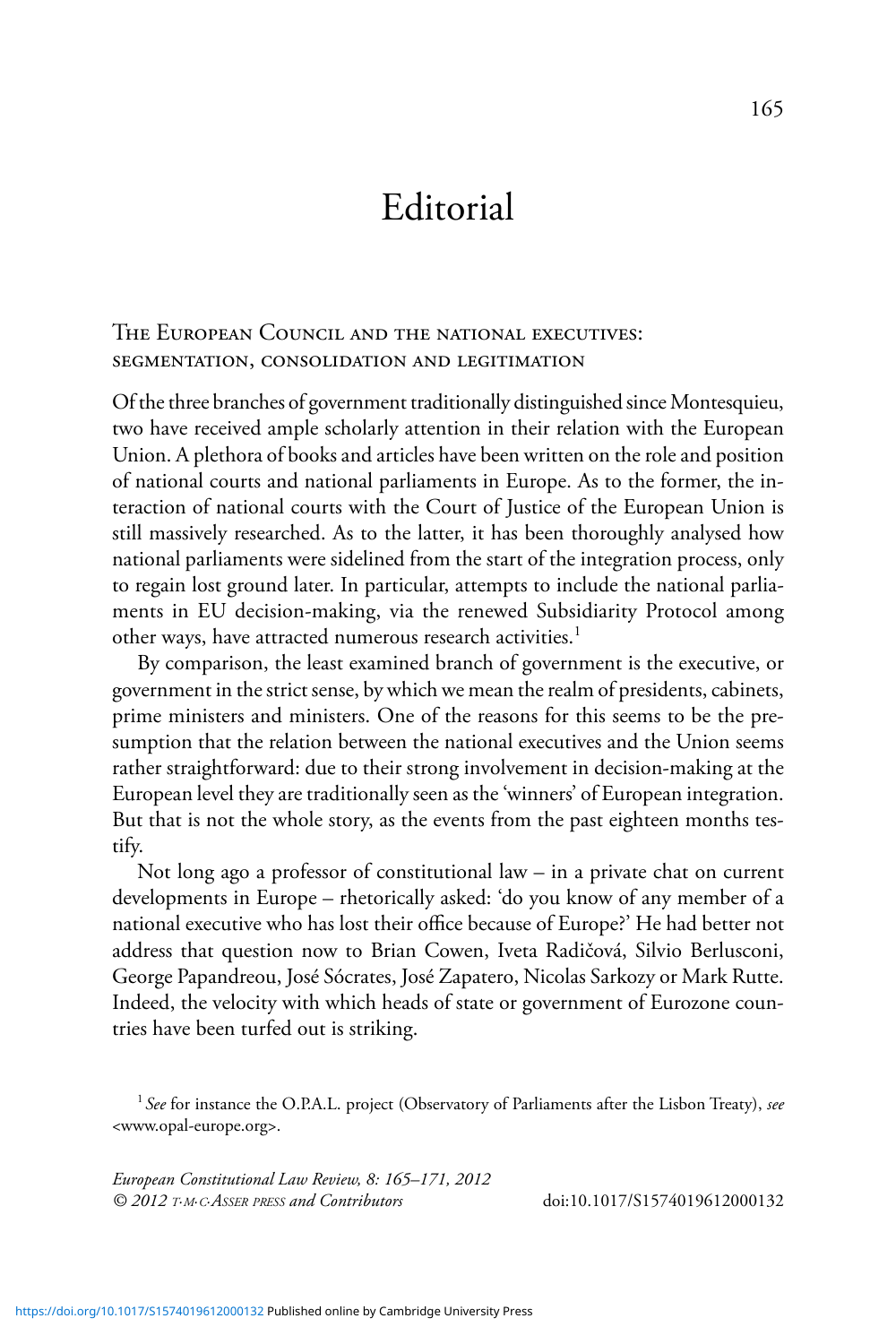Certainly, in each case referred to above, the European dimension differs and so does the national context in each case. But as a matter of fact, we see that European and national politics and decision-making have become more intertwined than ever. This intertwinement particularly concerns the heads of state or government. In the near past, it was unthinkable that a head of government would be humiliated openly by other European Council members, would be put under pressure by them and by the European Central Bank to introduce austerity and reform measures domestically and would ultimately be forced to leave office for not living up to promises made. Yet all this happened to Silvio Berlusconi. This may be explained by two crucial notions to which Van Rompuy referred in his Humboldt lecture earlier this year: *interdependence* and *co-responsibility*<sup>2</sup> (co-responsibility understood here as the responsibility of the national executives for 'the whole', both collectively at the European level and individually at the national level). We would like to add a third element: *shared leadership*. The ability to lead is an indispensable quality of the executive in general, and also in Europe, where this political leadership is shared by the national executives.

All this is not new. The triangle of interdependence, co-responsibility and shared leadership can be found in earlier European crises as well. We can refer to the informal European Council meeting in Paris on 18 November 1989, shortly after the fall of the Berlin Wall, the event marking the previous fundamental crisis in the process of European integration. It was felt among the participants then that 'for the first time, we were sitting around the table discussing a political issue like a cabinet at European level'.<sup>3</sup> A few days later, Chancellor Kohl, in an historical appearance in the European Parliament, argued that 'we have a common interest and a joint responsibility in Europe for ensuring that the processes of reform (...) succeed'.<sup>4</sup>

There are three issues regarding our subject which may benefit from further research: (1) the segmentation of the national political executive; (2) the consolidation of the European Council's role and authority and the imperative of coherence and unity, and (3) the compartmented nature of the European Council's democratic legitimation. Central to these three issues is the conviction that the prism of *national* constitutional law is no longer sufficient to fully capture and understand the functioning of national executives of the member states.

 $^2$ Herman van Rompuy, 'The discovery of co-responsibility: Europe and the debt crisis', lecture at the Humboldt Universität, Walter Hallstein Institute for European Constitutional Law, Berlin 6 Feb. 2012.

3 Belgian Prime Minister Wilfried Martens as quoted in the *New York Times, Watershed in Europe,* 22 Nov. 1989.

<sup>4</sup> Official Journal of the European Communities, Annex, Debates in the European Parliament, 1989-1990 Session, Report of proceedings from 20 to 24 Nov. 1989, No. 3-383, p. 159.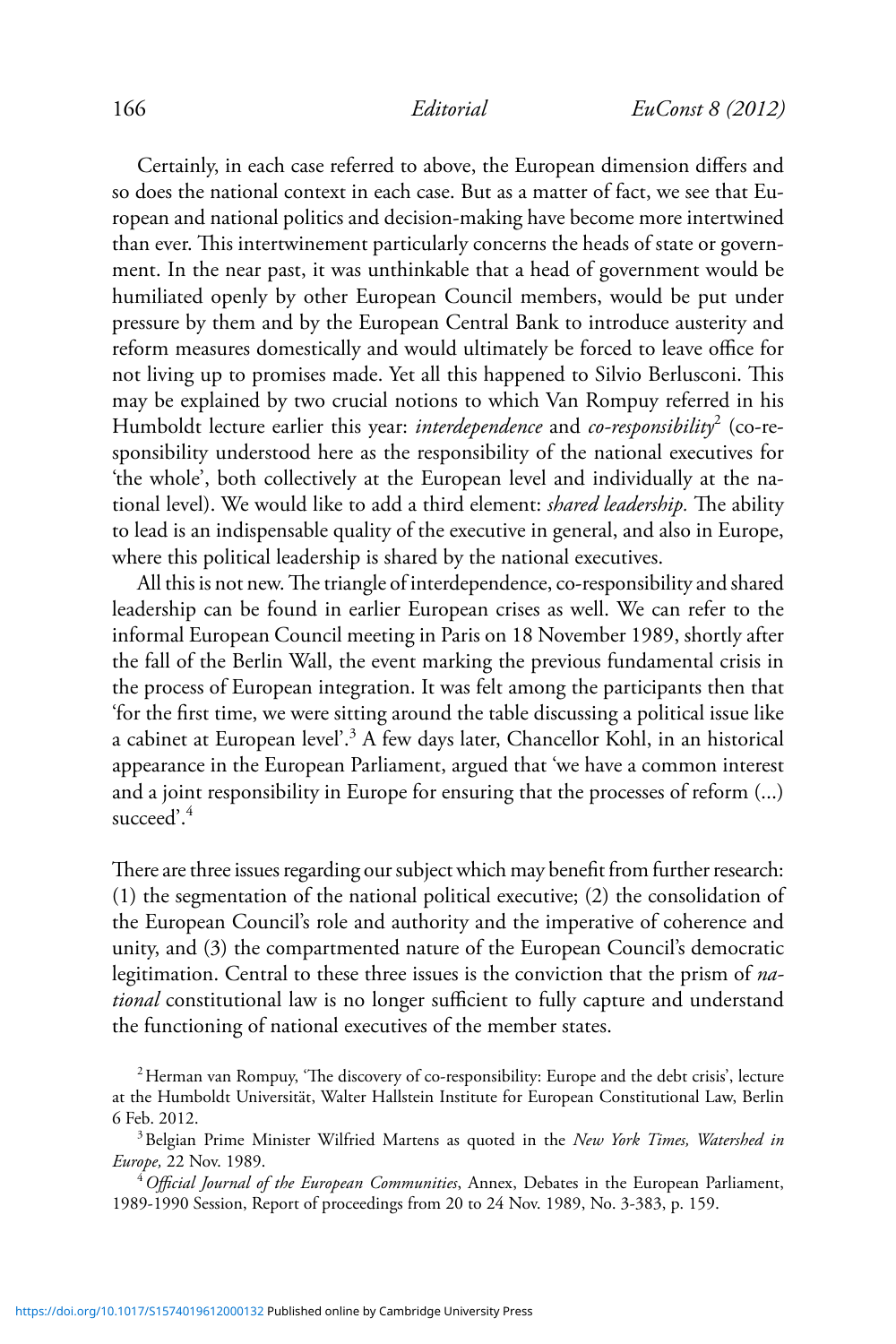### *Segmentation and shifting responsibilities within national executives*

'National executives' are not monolithic entities, certainly not when we consider them in light of the European Union. The heads of state and government are at the top of the European political pyramid, where they collectively form the political executive of the Union. Due to the single-seat arrangement since the entry into force of the Lisbon Treaty, the ministers of foreign affairs who used to 'assist' the heads of state and government have been ousted formally and factually from the European Council. Finance ministers who were awarded a seat by the Maastricht Treaty for the discussion of matters relating to the Economic and Monetary Union are now only involved in ECOFIN and in the Eurogroup meetings. But even that position has come under threat by the formal establishment of 'Eurosummits' (Article 12 of the Fiscal Compact).

These developments inevitably affect relations and responsibilities *within* the national cabinets or governments. Even in states with a parliamentary system in which the prime minister is merely the *primus inter pares*, as is for instance the case in the Netherlands, regular cabinet ministers increasingly lose out *vis-à-vis* their heads of government. A recent letter from Herman van Rompuy to the members of the European Council can witness to this. He appealed to them 'to instruct your ministers responsible (…) to show the necessary sense of compromise to help the Presidency achieve results on what are key elements for growth in Europe'.<sup>5</sup> Another problem for regular cabinet ministers is that the division of tasks and responsibilities follows that of the European level rather than the other way around. This makes the heads of government the most prominent actors at the national level too, as the euro crisis once again demonstrates. All in all, the functioning of the European Council, and more generally that of the European executive, strains and alters ordinary cabinet relations. A question is how these developments are accommodated in national constitutional law.

The increased political weight of European Council membership is particularly felt in member states with a so-called semi-presidential system. In these systems, in which the president is not merely a figurehead but also a political mover, the question of who is to represent the state in the European Council can be particularly thorny: the president – as head of state – or the prime minister – as head of government. Romania may serve as a recent example.

Prime Minister Ponta's desire to represent Romania at the European Council meeting of 28 and 29 June 2012 – instead of President Băsescu – plunged the

<sup>&</sup>lt;sup>5</sup> Letter from President of the European Council Herman van Rompuy to the members of the European Council, Brussels 26 April 2012.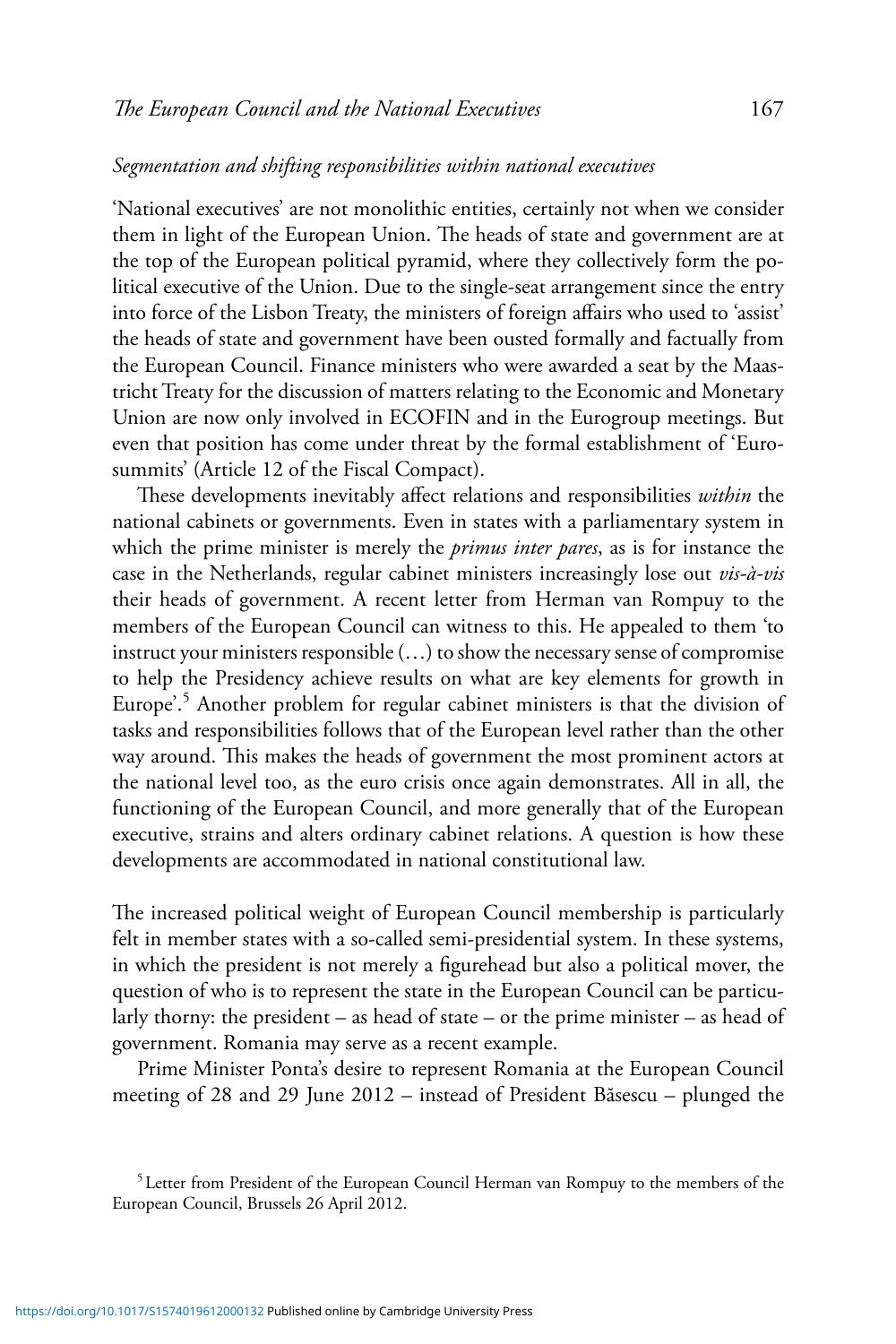country into a full-blown constitutional crisis. $^6$  Notwithstanding a judgment of the Constitutional Court that denied Ponta's claim, the prime minister nevertheless went to Brussels supported in that action by Parliament. This conflict mirrors the fight between Prime Minister Tusk and President Kaczyński of Poland in 2008. The prime minister denied the president the right to take the (second) Polish seat in European Council. In this case, too, the issue was referred to the constitutional court. In May 2009, the Polish Constitutional Tribunal ruled partially in favour of the president.<sup>7</sup> This ruling is more or less in line with the solutions adopted in Finland (pre-Lisbon),<sup>8</sup> and in France (during *cohabitations)*, in which both prime minister and president attend European Council meetings.

However, the Polish Tribunal's attempt to uphold the delicate balance of power between prime minister and president was already outdated by the time of the ruling. It did not in any way anticipate the Lisbon Treaty's single-seat arrangement. The absence of the former solution may partly explain the intensity of the current Romanian conflict. Indeed, the single-seat arrangement seems to force the countries involved to make a hard choice between representation by either the president or the prime minister, a choice which may have repercussions on the balance of power internally.

# The consolidation of the European political executive and the imperative of coherence *and unity*

Once elected, the heads of state or government *qualitate qua* take the driver's seat in European Union decision-making, carrying a responsibility they cannot escape from even if they would like to do so from time to time. As Herman van Rompuy put it: 'many of my colleagues would actually have been quite happy to take a less prominent role in solving this crisis! However, since the start of the Greek crisis the events forced such momentous decisions upon us that heads of government had to step in, together'.<sup>9</sup>

This common responsibility has a bearing on the behaviour demanded from politicians in both arenas. One quality of the national executive that is indispensable is its ability and willingness to maintain coherence and unity among its

 $^6$ On the place of the president in the Romanian system, *see* Elena Simina Tănăsescu, 'The President of Romania, Or: The Slippery Slope of a Political System', *EuConst* (2008) p. 64.

<sup>7</sup> Polish Constitutional Tribunal, decision of 20 May 2009, Ref. No. Kpt 2/08: 'The President of the Republic of Poland, as the supreme representative of the Republic, may – under Art. 126(1) of the Constitution – decide to participate in a particular session of the European Council, if he finds it useful for the exercise of the duties of the President of the Republic of Poland, specified in Art. 126(2) of the Constitution'.

 ${}^{8}$ Antero Jyränki, 'Finland: Foreign Affairs as the Last Stronghold of the Presidency', *EuConst* (2007) p. 285 (304 et seq.).

<sup>9</sup> *Supra* n. 2.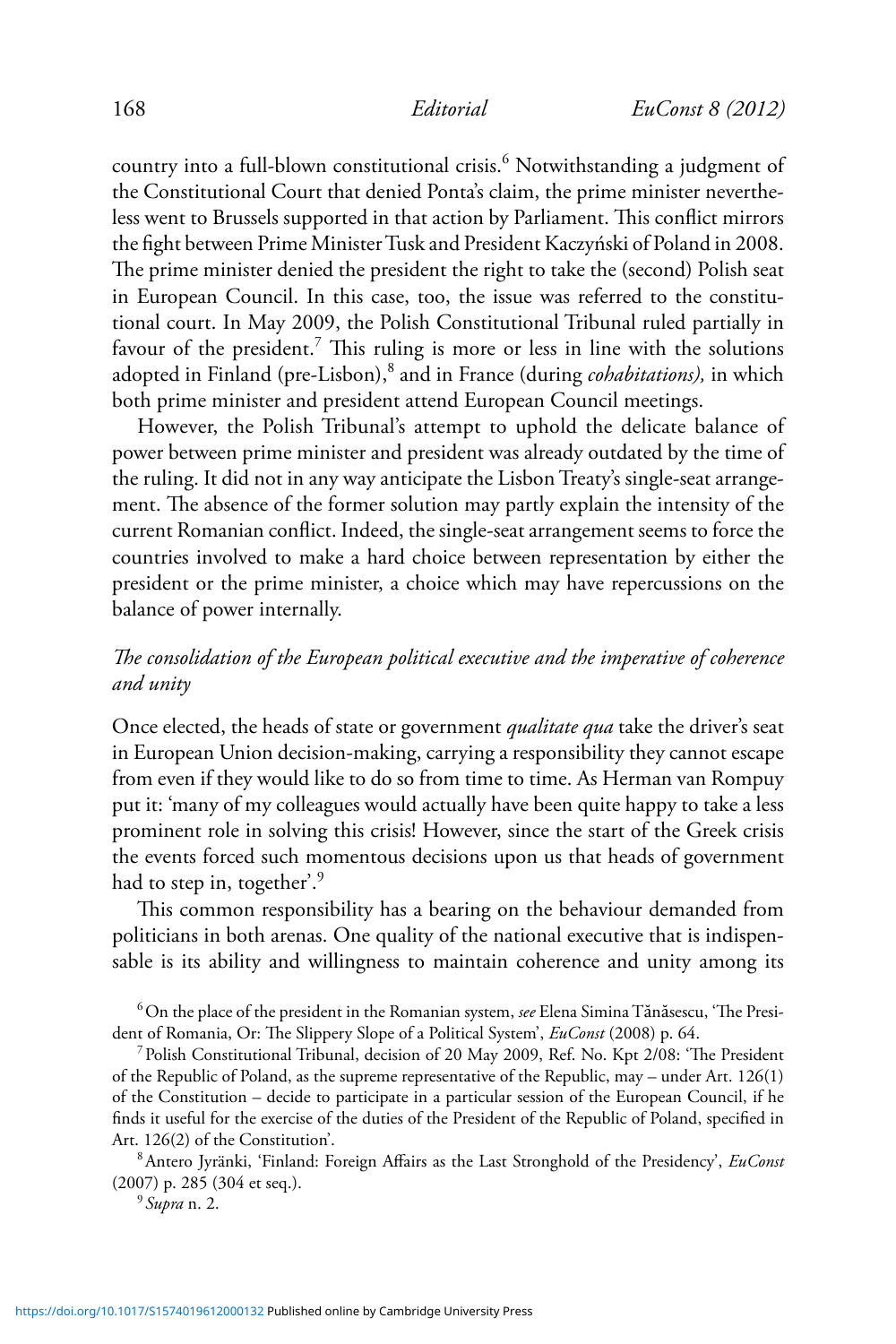members, in word and in action, regarding policy decisions taken collectively. This need of coherence and unity is also vital in European government. We perceive a horizontal and a vertical dimension of these demands.

The horizontal dimension relates to the triangle of interdependence, co-responsibility and shared leadership introduced above. Heads of government or state can simply no longer afford to ignore the policy lines agreed upon in the European Council. Silvio Berlusconi had learned that lesson the hard way after he steadfastly refused to implement austerity measures agreed upon at the European level. The case of Berlusconi provides an interesting example of the way in which coherence, or unity, of such European policy is enforced by peer pressure in a much more stringent way than before.

The second dimension is of a vertical nature. Coherence and unity of European government also demand that members of the European Council take full responsibility in the national political arena for the European policy decisions that they agreed upon collectively, even if these do not reflect their personal or national preferences. This need for coherence and unity is not just a matter for the members of the European Council, but also for other members of the national executives. When – shortly after the June European Council meeting – the Finnish minister of finance openly questioned the decisions taken, it was as detrimental to Italian interest rates as it would have been if the Finnish prime minister had made such a statement.

However, forcing governments into line and to uphold decisions taken by the European Council can be rather difficult, not only politically, but also constitutionally. This is, among other things, due to the autonomy of European Council decision-making. This autonomy is a *sine qua non* for the Council's capacity to lead.<sup>10</sup> But it grates with systems in which the most important government decisions have to be taken by the ministers collectively, in which (as a result) the ministers have to bear collective responsibility for cabinet decisions. Even if European Council meetings are meticulously prepared for in cabinet meetings, there's no control over the exact agenda of the European Council meetings.<sup>11</sup> Often issues will have to be discussed and decided that are only tabled at the European Council meeting itself. The June meeting, in which it was decided that the ESM can directly support financial institutions, is but one example. This raises the question

<sup>10</sup> Even for members of the European Council itself, it is not always easy to acknowledge this autonomy, as can be observed with Dutch prime minister Mark Rutte. It appears that in the national arena, he merely attempts to explain that what was agreed in Brussels was not that much of a turn from what the agreed-upon preference *ex ante* had been.<br><sup>11</sup> This is what the German federal government argued in the proceedings leading up to the

latest judgement of the *Bundesverfassungsgericht* on the participatory rights of the *Bundestag* in EU aff airs, *see* BVerfG, 2 *BvE* 4/11.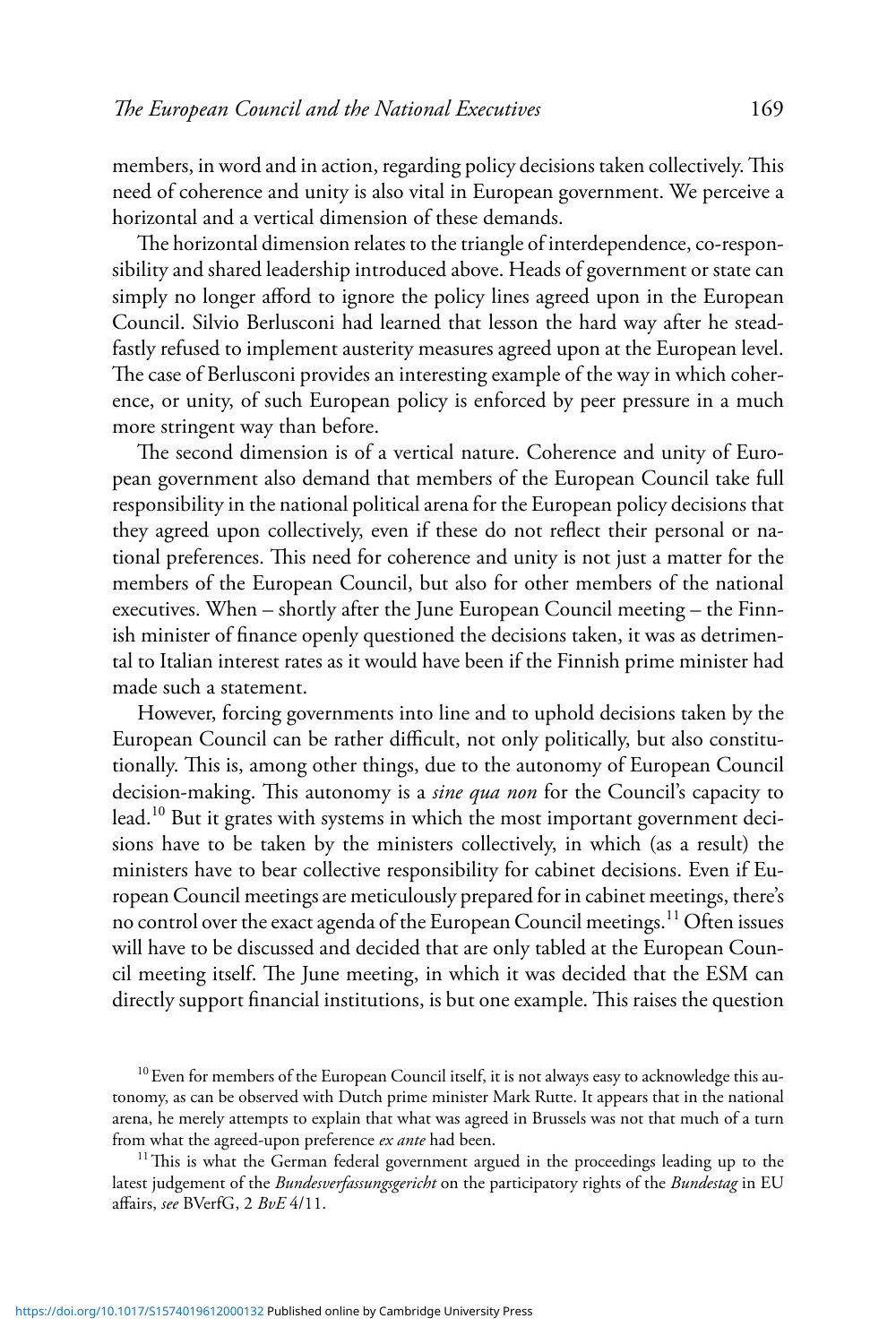of whether regular ministers, constitutionally, can be held responsible for (and are obliged to abide by) European Council decisions.

### The compartmented legitimacy of the European Council

As said, the coherence and unity of European government also demand that members of the European Council take full responsibility in the national political arena for European policy decisions. For the heads of government, this arena is of course that of the national parliaments, to which they are accountable. Since the Euro crisis began, the scrutiny of national parliaments, which in Germany was urged by the constitutional court (see Antje von Ungern-Sternberg's contribution to this issue), $12$  has intensified, both prior to European Council meetings and afterwards.  $^{13}$  The crisis has emphasised that the European role of the national parliaments is far from being limited to scrutinizing the subsidiarity of Union legislative proposals (and approving from to time). The intensified scrutiny, which is not likely to abate, has several consequences.

First, the European Council has to anticipate to a certain extent the duty of its members to account for its decisions in their parliaments. In that respect, Van Rompuy aptly reflected these dynamics when he stated that 'in meetings of the European Council, one feels the presence of all these parliaments. (...) Many national leaders, in our discussions, refer to the position of their parliament, to defend specific amendments.<sup>'14</sup> By the way, standard majorities are not necessarily to be counted upon when approval is asked for European Council decisions. In Slovakia, a coalition party decided to withhold its support when Iveta Radičová tried to secure an expansion of the EFSF powers and resources.

If the heads of state or government are unable to muster the necessary support for the European Council's decisions, this may of course provoke a national government crisis, which, *par ricochet*, may turn into a *European* government crisis too. Yet another lesson to be learnt from the euro crises is that a government's demise need not result in a European government crisis. Despite the high casualty rate amongst its members, so far there is more continuity and stability in European Council government than the constant shifts in political power might suggest. This also works the other way around: the consistency of the European

<sup>12</sup> *See* the ruling of 19 June 2012 by the *Bundesverfassungsgericht* in favour of the *Bundestag* (arguing its position under Article 23 GG was not respected by the federal government in the process of establishing the ESM, the fiscal compact and the 'Euro-Plus-Pact').<br><sup>13</sup> See for an interesting overview of national systems of political accountability: Luc Verhey

*et al.*, *Political Accountability in Europe, which way forward?,* Europa Law Publishing, Groningen, 2008. On the European level, this book mainly focuses on the Commission-European Parliament axis. *See* in particular p. 8.

<sup>14</sup> *Supra* n. 2